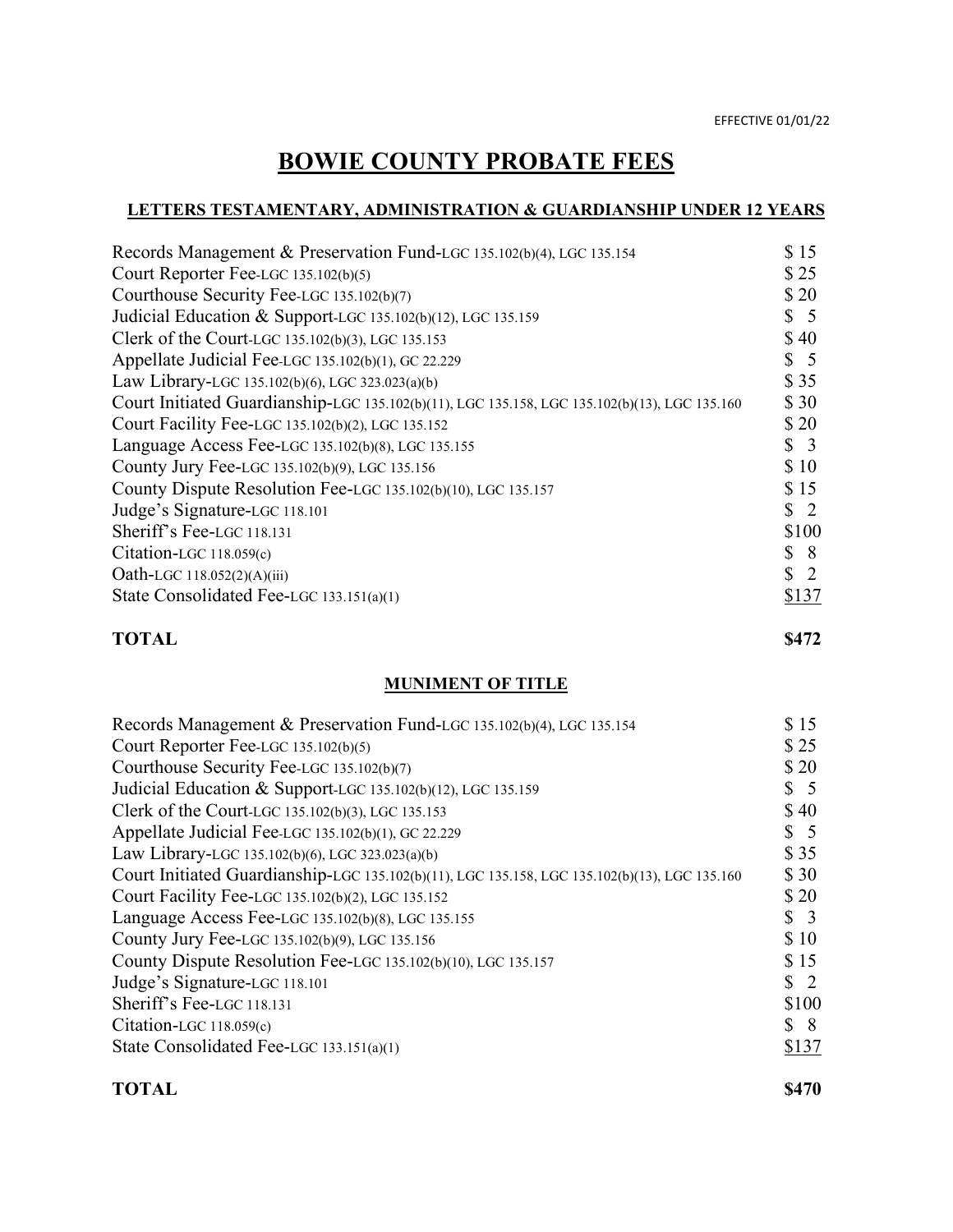# **DETERMINATION OF HEIRSHIP**

| Records Management & Preservation Fund-LGC 135.102(b)(4), LGC 135.154                         | \$15            |
|-----------------------------------------------------------------------------------------------|-----------------|
| Court Reporter Fee-LGC 135.102(b)(5)                                                          | \$25            |
| Courthouse Security Fee-LGC 135.102(b)(7)                                                     | \$20            |
| Judicial Education & Support-LGC 135.102(b)(12), LGC 135.159                                  | $\frac{1}{2}$ 5 |
| Clerk of the Court-LGC 135.102(b)(3), LGC 135.153                                             | \$40            |
| Appellate Judicial Fee-LGC 135.102(b)(1), GC 22.229                                           | $\frac{1}{2}$ 5 |
| Law Library-LGC 135.102(b)(6), LGC 323.023(a)(b)                                              | \$35            |
| Court Initiated Guardianship-LGC 135.102(b)(11), LGC 135.158, LGC 135.102(b)(13), LGC 135.160 | \$30            |
| Court Facility Fee-LGC 135.102(b)(2), LGC 135.152                                             | \$20            |
| Language Access Fee-LGC 135.102(b)(8), LGC 135.155                                            | $\frac{1}{2}$   |
| County Jury Fee-LGC 135.102(b)(9), LGC 135.156                                                | \$10            |
| County Dispute Resolution Fee-LGC 135.102(b)(10), LGC 135.157                                 | \$15            |
| Judge's Signature-LGC 118.101                                                                 | $\frac{1}{2}$   |
| Sheriff's Fee-LGC 118.131                                                                     | \$100           |
| Citation X2 (Posting & Publication)-LGC 118.059(c)                                            | \$16            |
| State Consolidated Fee-LGC 133.151(a)(1)                                                      | \$137           |
| <b>TOTAL</b>                                                                                  | \$478           |

(If we send Citation by Publication to newspaper add \$100)

### **SMALL ESTATE AFFIDAVIT & OPEN SAFE DEPOSIT BOX**

| Records Management & Preservation Fund-LGC 135.102(b)(4), LGC 135.154                         | \$15            |
|-----------------------------------------------------------------------------------------------|-----------------|
| Court Reporter Fee-LGC 135.102(b)(5)                                                          | \$25            |
| Courthouse Security Fee-LGC 135.102(b)(7)                                                     | \$20            |
| Judicial Education & Support-LGC 135.102(b)(12), LGC 135.159                                  | $\frac{1}{2}$ 5 |
| Clerk of the Court-LGC 135.102(b)(3), LGC 135.153                                             | \$40            |
| Appellate Judicial Fee-LGC 135.102(b)(1), GC 22.229                                           | $\frac{1}{2}$ 5 |
| Law Library-LGC 135.102(b)(6), LGC 323.023(a)(b)                                              | \$35            |
| Court Initiated Guardianship-LGC 135.102(b)(11), LGC 135.158, LGC 135.102(b)(13), LGC 135.160 | \$30            |
| Court Facility Fee-LGC 135.102(b)(2), LGC 135.152                                             | \$20            |
| Language Access Fee-LGC 135.102(b)(8), LGC 135.155                                            | $\frac{1}{2}$   |
| County Jury Fee-LGC 135.102(b)(9), LGC 135.156                                                | \$10            |
| County Dispute Resolution Fee-LGC 135.102(b)(10), LGC 135.157                                 | \$15            |
| Judge's Signature-LGC 118.101                                                                 | $\frac{1}{2}$   |
| State Consolidated Fee-LGC 133.151(a)(1)                                                      | \$137           |
|                                                                                               |                 |

#### **TOTAL \$362**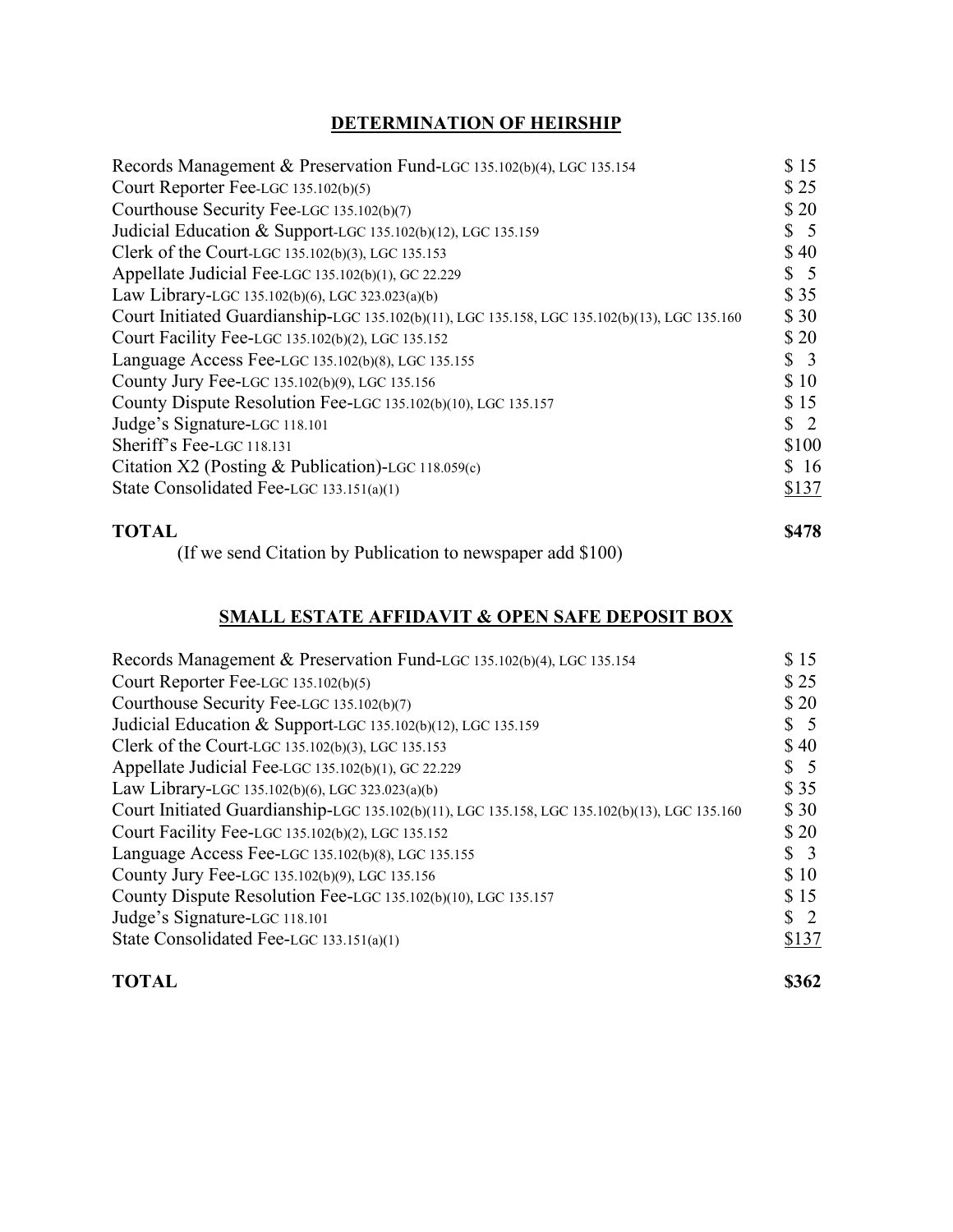## **GUARDIANSHIP OVER 12 YEARS**

| Records Management & Preservation Fund-LGC 135.102(b)(4), LGC 135.154                         | \$15            |
|-----------------------------------------------------------------------------------------------|-----------------|
| Court Reporter Fee-LGC 135.102(b)(5)                                                          | \$25            |
| Courthouse Security Fee-LGC 135.102(b)(7)                                                     | \$20            |
| Judicial Education & Support-LGC 135.102(b)(12), LGC 135.159                                  | $\frac{1}{2}$ 5 |
| Clerk of the Court-LGC 135.102(b)(3), LGC 135.153                                             | \$40            |
| Appellate Judicial Fee-LGC 135.102(b)(1), GC 22.229                                           | $\frac{1}{2}$ 5 |
| Law Library-LGC 135.102(b)(6), LGC 323.023(a)(b)                                              | \$35            |
| Court Initiated Guardianship-LGC 135.102(b)(11), LGC 135.158, LGC 135.102(b)(13), LGC 135.160 | \$30            |
| Court Facility Fee-LGC 135.102(b)(2), LGC 135.152                                             | \$20            |
| Language Access Fee-LGC 135.102(b)(8), LGC 135.155                                            | $\frac{1}{2}$   |
| County Jury Fee-LGC 135.102(b)(9), LGC 135.156                                                | \$10            |
| County Dispute Resolution Fee-LGC 135.102(b)(10), LGC 135.157                                 | \$15            |
| Judge's Signature-LGC 118.101                                                                 | $\frac{1}{2}$   |
| Sheriff's Fee-LGC 118.131                                                                     | \$100           |
| Citation X2 (Posting & Personal) LGC 118.059(c)                                               | \$16            |
| Oath-LGC 118.052(2)(A)(iii)                                                                   | $\frac{1}{2}$   |
| State Consolidated Fee-LGC 133.151(a)(1)                                                      | \$137           |
| <b>TOTAL</b>                                                                                  | \$480           |

(If we send Citation by Personal Service to Sheriff add \$100)

# **ADVERSE ACTION**

| Records Management & Preservation Fund-LGC 135.102(b)(4)                                      | $\frac{1}{5}$ |
|-----------------------------------------------------------------------------------------------|---------------|
| Courthouse Security Fee-LGC 135.102(b)(7), LGC 291.008(d)                                     | $\frac{1}{2}$ |
| Clerk of the Court-LGC 135.102(b)(3), LGC 135.153                                             | \$40          |
| Court Initiated Guardianship-LGC 135.102(b)(11), LGC 135.158, LGC 135.102(b)(13), LGC 135.160 | \$30          |
| State Consolidated Fee-LGC 133.151(a)(1)                                                      | \$45          |
| <b>TOTAL</b>                                                                                  | \$121         |
| (If Citation by Posting required add \$108)                                                   |               |

# **INVENTORY, APPRAISEMENT & LIST OF CLAIMS** (After 90<sup>th</sup> day of qualification)

| Filing Fee-LGC 118.052(2)(A)(i), LGC 118.056(d) | \$ 25         |  |
|-------------------------------------------------|---------------|--|
| Judge's Signature-118.101                       | $\frac{1}{2}$ |  |
| <b>TOTAL</b>                                    | <b>S</b> 27   |  |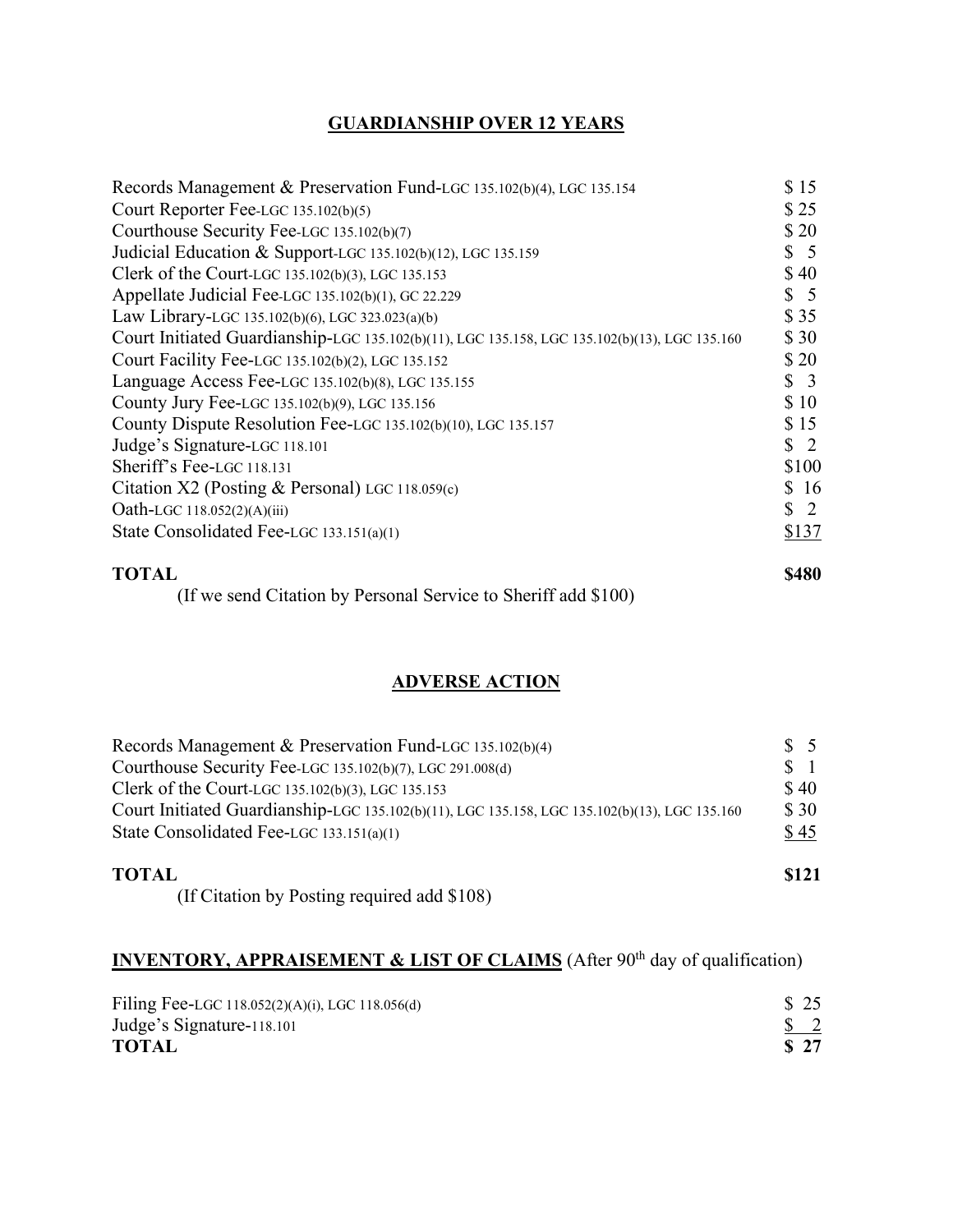## **FINAL ACCOUNT**

| Filing Fee-LGC $118.052(2)(B)(iv)$   | \$25           |
|--------------------------------------|----------------|
| Judge's Signature-LGC 118.101        | $\mathbf{S}$ 2 |
| Citation by Posting-LGC $118.059(c)$ | S 8            |
| Sheriff's Fee-LGC 118.131            | \$100          |
| <b>TOTAL</b>                         | \$135          |

# **ANNUAL ACCOUNTING-GUARDIANSHIP**

| Filing Fee-LGC $118.052(2)(B)(iv)$ | \$25              |
|------------------------------------|-------------------|
| Judge's Signature-LGC 118.101      | $\underline{\$2}$ |
| <b>TOTAL</b>                       | \$27              |

# **ANNUAL/FINAL REPORT-GUARDIANSHIP**

| Filing Fee-LGC $118.052(2)(B)(vi)$ | \$10          |
|------------------------------------|---------------|
| Judge's Signature-LGC 118.101      | $\frac{1}{2}$ |
| <b>TOTAL</b>                       | <b>S12</b>    |

#### **APPLICATION FOR SALE OF REAL PROPERTY**

| Filing Fee-LGC $118.052(2)(B)(v)$  | \$25          |
|------------------------------------|---------------|
| Judge's Signature-LGC 118.101      | $\frac{1}{2}$ |
| Citation by Posting-LGC 118.059(c) | $S \times$    |
| Sheriff's Fee-LGC 118.131          | \$100         |
| <b>TOTAL</b>                       | \$135         |

### **APPLICATION FOR SALE OF PERSONAL PROPERTY**

| Filing Fee-LGC $118.052(2)(B)(v)$<br>Judge's Signature-LGC 118.101<br><b>TOTAL</b>           |                |
|----------------------------------------------------------------------------------------------|----------------|
| CLAIM AGAINST THE ESTATE-LGC 118.052(2)(B), LCG 118.058                                      | <b>S10</b>     |
| <b>LETTERS</b><br>Testamentary, Administration & Guardianship-LGC 118.052(3)(D), LCG 118.061 | S <sub>2</sub> |